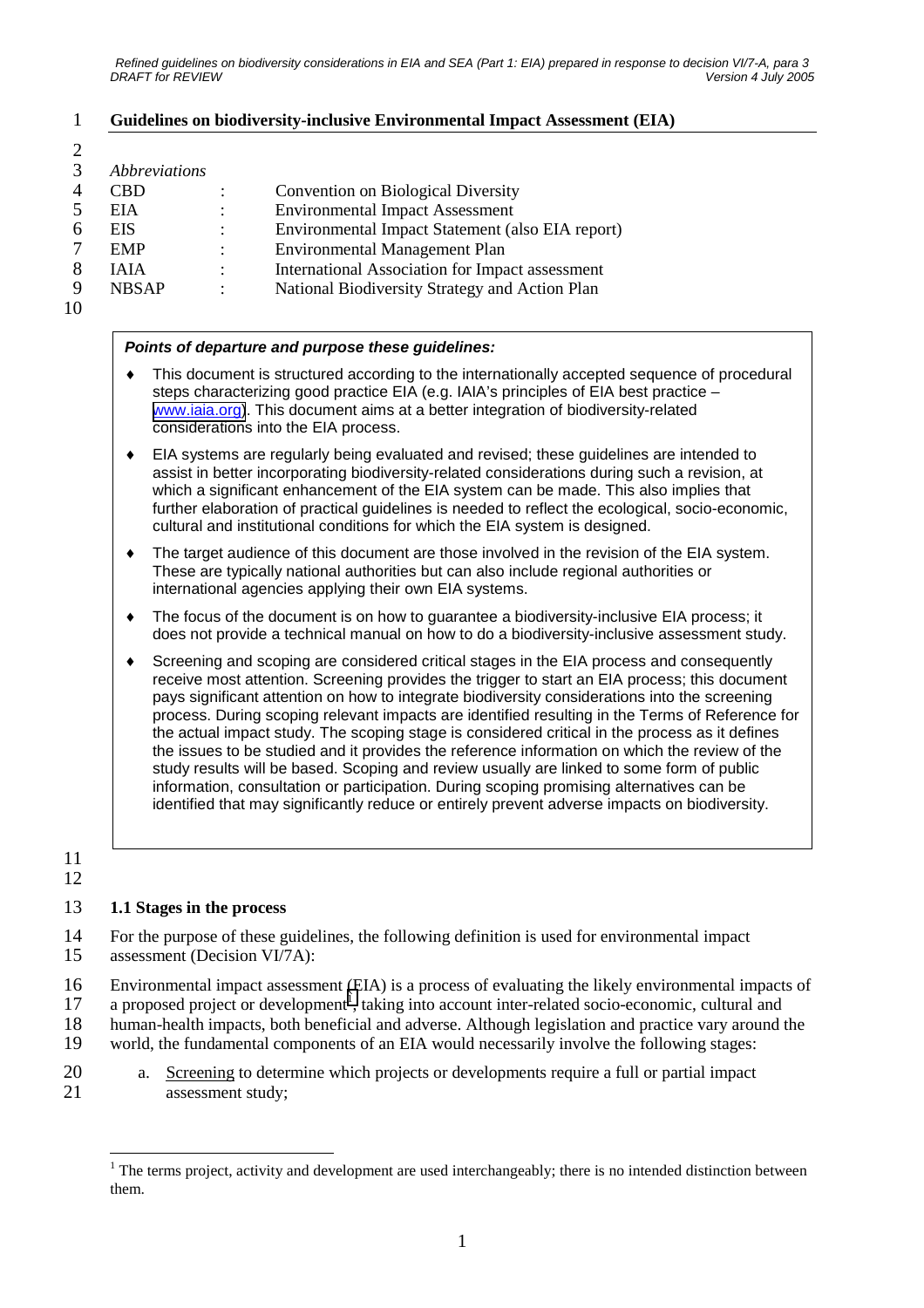- 1 b. Scoping to identify which potential impacts are relevant to assess (based on legislative requirements, international conventions, expert knowledge and public involvement), to 2 requirements, international conventions, expert knowledge and public involvement), to 3 identify alternative solutions that avoid, mitigate or compensate adverse impacts on biodiversity (including the option of not proceeding with the development, finding a 4 biodiversity (including the option of not proceeding with the development, finding alternative designs or sites which avoid the impacts, incorporating safeguards in the design of the project. 5 designs or sites which avoid the impacts, incorporating safeguards in the design of the project,<br>6 or providing compensation for adverse impacts), and finally to derive terms of reference for 6 or providing compensation for adverse impacts), and finally to derive terms of reference for the impact assessment;
- 8 c. Assessment and evaluation of impacts and development of alternatives, to predict and identify<br>9 the likely environmental impacts of a proposed project or development, including the detailed the likely environmental impacts of a proposed project or development, including the detailed 10 elaboration of alternatives;
- 11 d. Reporting: the environmental impact statement (EIS) or EIA report, including an 12 environmental management plan (EMP), and a non-technical summary for the general audience. audience.
- 14 e. Review of the Environmental Impact Statement (EIS), based on the terms of reference 15 (scoping) and public (including authority) participation.
- 16 f. Decision-making on whether to approve the project or not, and under what conditions; and
- 17 g. Monitoring, compliance, enforcement and environmental auditing. Monitor whether the 18 predicted impacts and proposed mitigation measures occur as defined in the EMP. Verify the 19 compliance of proponent with the EMP, to ensure that unpredicted impacts or failed 20 mitigation measures are identified and addressed in a timely fashion.
- 21
- 
- 22 **1.2 Biodiversity issues at different stages of environmental impact assessment**
- 23

# 24 **(a) Screening**

25 Screening is used to determine which proposals should be subject to EIA, to exclude those unlikely to

26 have harmful environmental impacts and to indicate the level of assessment required. Screening<br>27 criteria have to include biodiversity measures, or else there is a risk that proposals with potential 27 criteria have to include biodiversity measures, or else there is a risk that proposals with potentially

28 significant impacts on biodiversity will be screened out. The outcome of the screening process is a<br>29 screening decision.

- screening decision.
- 30 Since legal requirements for EIA may not guarantee that biodiversity will be taken into account,
- 31 consideration should be given to incorporating biodiversity criteria into existing, or the development
- 32 of new, screening criteria. Important information for developing screening criteria can be found in
- 33 National Biodiversity Strategy and Action Plans (NBSAPs). These strategies provide detailed
- 34 information on conservation priorities and on types and conservation status of ecosystems.
- 35 Furthermore they describe trends and threats at ecosystem as well as species level and provide an
- 36 overview of planned conservation activities.
- 37 **Pertinent questions from a biodiversity perspective.** Taking into account the three objectives of the 38 Convention, fundamental questions which need to be answered in an EIA study include:
- 39 a. Would the intended activity affect the biophysical environment directly or indirectly in such a 40 manner or cause such biological changes that it will increase risks of extinction of genotypes, 41 cultivars, varieties, populations of species, or the chance of loss of habitats or ecosystems?
- 42 b. Would the intended activity surpass the maximum sustainable yield, the carrying capacity of a 43 habitat/ecosystem or the maximum allowable disturbance level of a resource, population, or 44 ecosystem, taking into account the full spectrum of values of that resource, population or 45 ecosystem?
- 46 c. Would the intended activity result in changes to the access to, and / or rights over biological 47 resources?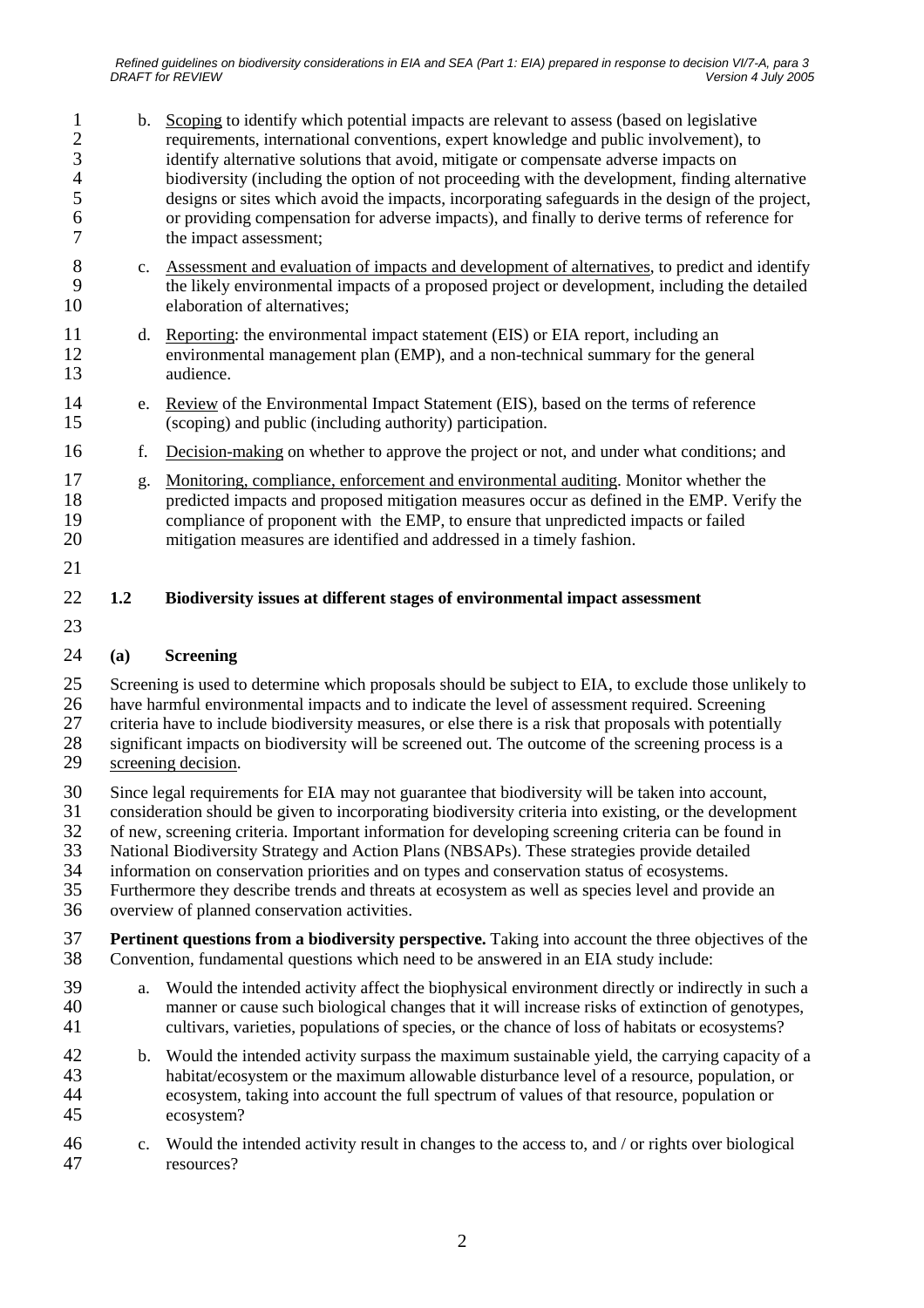*Refined guidelines on biodiversity considerations in EIA and SEA (Part 1: EIA) prepared in response to decision VI/7-A, para 3 Version 4 July 2005* 

- 1 To facilitate the development of screening criteria, the questions above have been reformulated for the
- 2 three levels of diversity, reproduced in table 1 below.

| Level of diversity                 | Conservation of biodiversity                                                                                                                                                                                                                                             | Sustainable use of biodiversity                                                                                                                                                                                                                                                         |
|------------------------------------|--------------------------------------------------------------------------------------------------------------------------------------------------------------------------------------------------------------------------------------------------------------------------|-----------------------------------------------------------------------------------------------------------------------------------------------------------------------------------------------------------------------------------------------------------------------------------------|
| Genetic diversity                  | Would the intended activity result in<br>extinction of a population of a localized<br>endemic species of scientific, ecological, or<br>cultural value?                                                                                                                   | Does the intended activity cause a local loss<br>of varieties/cultivars/breeds of cultivated<br>plants and/or domesticated animals and<br>their relatives, genes or genomes of social,<br>scientific and economic importance?                                                           |
| Species diversity <sup>(1)</sup>   | Would the intended activity cause a direct<br>or indirect loss of a population of a species?                                                                                                                                                                             | Would the intended activity affect<br>sustainable use of a population of a species?                                                                                                                                                                                                     |
| Ecosystem diversity <sup>(1)</sup> | Would the intended activity lead, either<br>directly or indirectly, to serious damage or<br>total loss of $(an)$ ecosystem $(s)$ , or land-use<br>$type(s)$ , thus leading to a loss of ecosystem<br>services of scientific / ecological value, or<br>of cultural value? | Does the intended activity affect the<br>sustainable human exploitation of (an)<br>$ecosystem(s)$ or land-use type $(s)$ in such<br>manner that the exploitation becomes<br>destructive or non-sustainable (i.e. the loss<br>of ecosystem services of social and/or<br>economic value)? |

#### 3 **Table 1 Questions pertinent to screening on biodiversity impacts**

4 (1) The level at which "population" is to be defined depends on the screening criteria used by a country. For example, the conservation status of species can be assessed within the boundaries of a country (for legal prot 5 the conservation status of species can be assessed within the boundaries of a country (for legal protection), or can be assessed 6 globally (IUCN Red Lists). Similarly, the scale at which ecosystems are defined depends on the definition of criteria in a country, and should take into account the principles of the ecosystem approach.

8

# 9 **Types of existing screening mechanisms** include:

- 10 Positive lists identifying projects requiring EIA (inclusion lists). A disadvantage of this 11 approach is that the significance of impacts of projects varies substantially depending on the 12 nature of the receiving environment, which is not taken into account. A few countries use (or 13 have used) negative lists, identifying those projects not subject to EIA (exclusion lists). Both 14 types of lists should be reassessed to evaluate their inclusion of biodiversity aspects;
- 15 Lists identifying those geographical areas where important biodiversity is found, in which 16 projects would require EIA. The advantage of this approach is that the emphasis is on the 17 sensitivity of the receiving environment rather than on the type of project;
- 18 Expert judgement (with or without a limited study, sometimes referred to as *initial*  19 *environmental examination* or *preliminary environmental assessment*). Biodiversity expertise 20 should be included in expert teams; and
- 21 A combination of a list plus expert judgement to determine the need for an EIA.
- 22
- 23 **A screening decision** defines the appropriate **level of assessment**. The result of a screening decision 24 can be that:
- 25 The proposed project is 'fatally flawed' in that it would be inconsistent with international or 26 national conventions, policies or laws. It is advisable not to pursue the proposed project. 27 Should the proponent wish to proceed at his/her risk, an EIA would be required;
- 28 An EIA is required (often referred to as category A projects);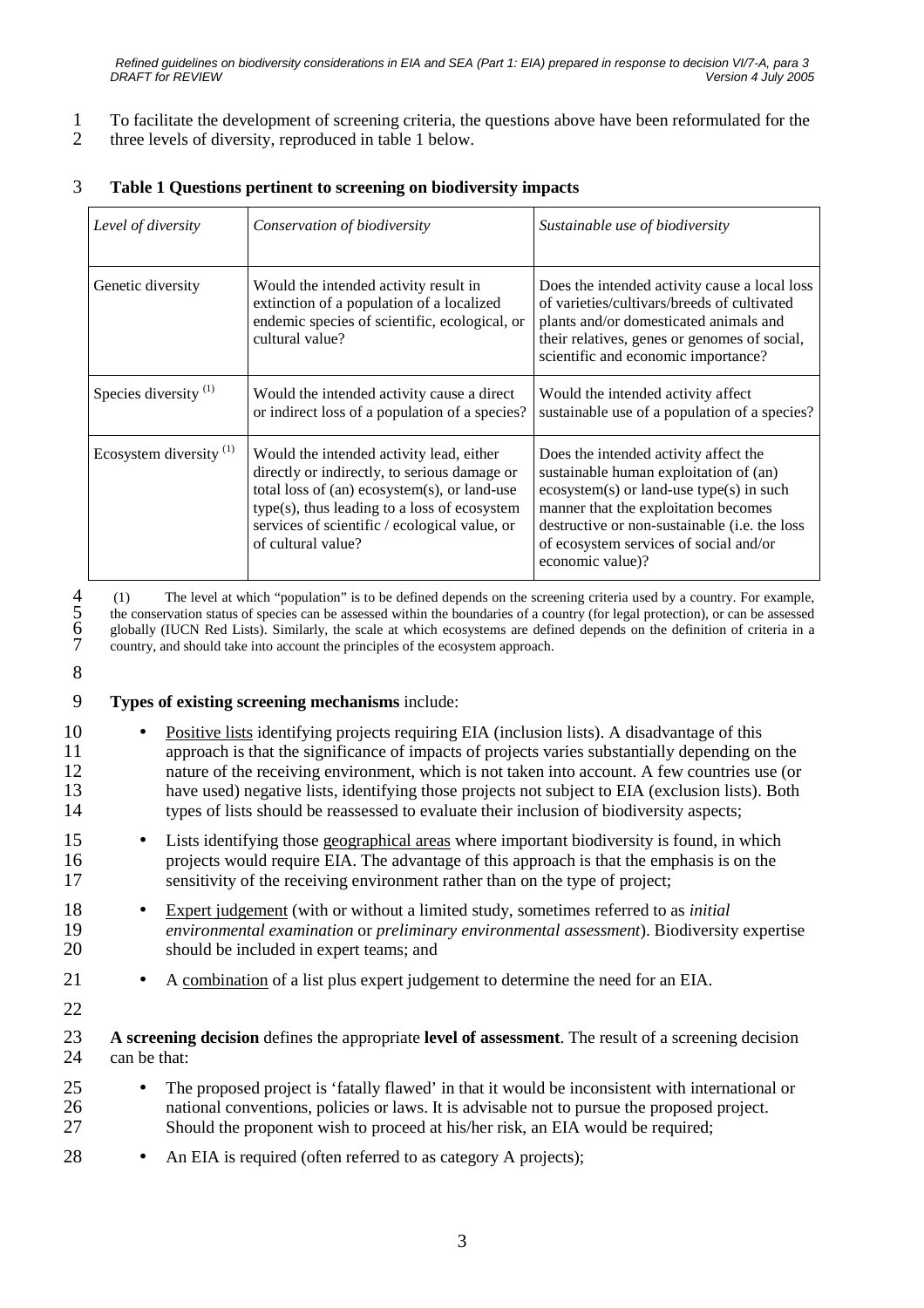- 1 A limited environmental study is sufficient because only limited environmental impacts are 2 expected; the screening decision is based on a set of criteria with quantitative norms or 3 threshold values (often referred to as category B projects);
- 4 There is still uncertainty whether an EIA is required and an initial environmental examination 5 has to be conducted to determine whether a project requires EIA or not; or
- 6 The project does not require an EIA.
- 7

8 **Biodiversity-inclusive screening criteria** set out circumstances in which EIA is justified on the basis of biodiversity considerations. They may relate to: of biodiversity considerations. They may relate to:

- 10 categories of activities known to cause biodiversity impacts, including thresholds referring to 11 size of the intervention area and/or magnitude, duration and frequency of the activity;
- 12 the magnitude of biophysical change that is caused by the activity; or
- 13 maps indicating areas important for biodiversity, often with their legal status.

14 A suggested approach to the development of biodiversity-inclusive screening criteria, combining the 15 above types of criteria, includes the following steps: (i) design a biodiversity screening map indicating 16 areas in which EIA is required; (ii) define activities for which EIA is required; (iii) define threshold 17 values to distinguish between full, limited/undecided or no EIA (see appendix 1 for a generic set of 18 screening criteria). The suggested approach takes account of biodiversity values (including valued ecosystem services) and activities that might impact drivers of change of biodiversity. 19 ecosystem services) and activities that might impact drivers of change of biodiversity.

20 If possible, biodiversity-inclusive screening criteria should be integrated with the development (or 21 revision) of a National Biodiversity Strategy and Action Plan. This process can generate valuable 22 information such as a national spatial biodiversity assessment, including conservation priorities and 23 targets, which can guide the further development of EIA screening criteria.

24 Step 1: According to the principles of the ecosystem approach, a <u>biodiversity screening map</u> is<br>25 designed, indicating important ecosystem services (replacing the concept of sensitive areas – se 25 designed, indicating important ecosystem services (replacing the concept of sensitive areas – see

26 appendix 2). The map is based on expert judgement and has to be formally approved.

- 27 Suggested categories of geographically defined areas, related to important ecosystem services, are:
- 28 *Areas with important regulating services in terms of maintaining biodiversity:*
- 29 1. Protected areas: depending on the legal provisions in a country these may be defined as 30 areas in which no human intervention is allowed, or as areas where impact assessment at 31 an appropriate level of detail is always required;
- 32 2. Areas containing threatened ecosystems outside of formally protected areas, where certain 33 classes of activities (see step 2) would always require an impact assessment at an 34 appropriate level of detail;
- 35 3. Areas identified as being important for the maintenance of key ecological or evolutionary 36 processes, where certain classes of activities (see step 2) would always require an impact 37 assessment at an appropriate level of detail;
- 38 4. Areas known to be habitat for threatened species, which would always require an impact 39 assessment at an appropriate level of detail.
- 40 Areas with *important regulating services for maintaining natural processes with regard to*  41 *soil, water, or air*, where impact assessment at an appropriate level of detail is always 42 required. Examples can be wetlands, highly erodable or mobile soils protected by vegetation 43 (e.g. steep slopes, dunefields), forested areas, coastal or offshore buffer areas, etc.
- 44 Areas with *important provisioning services,* where impact assessment at an appropriate level 45 of detail is always required. Examples can be extractive reserves, lands and waters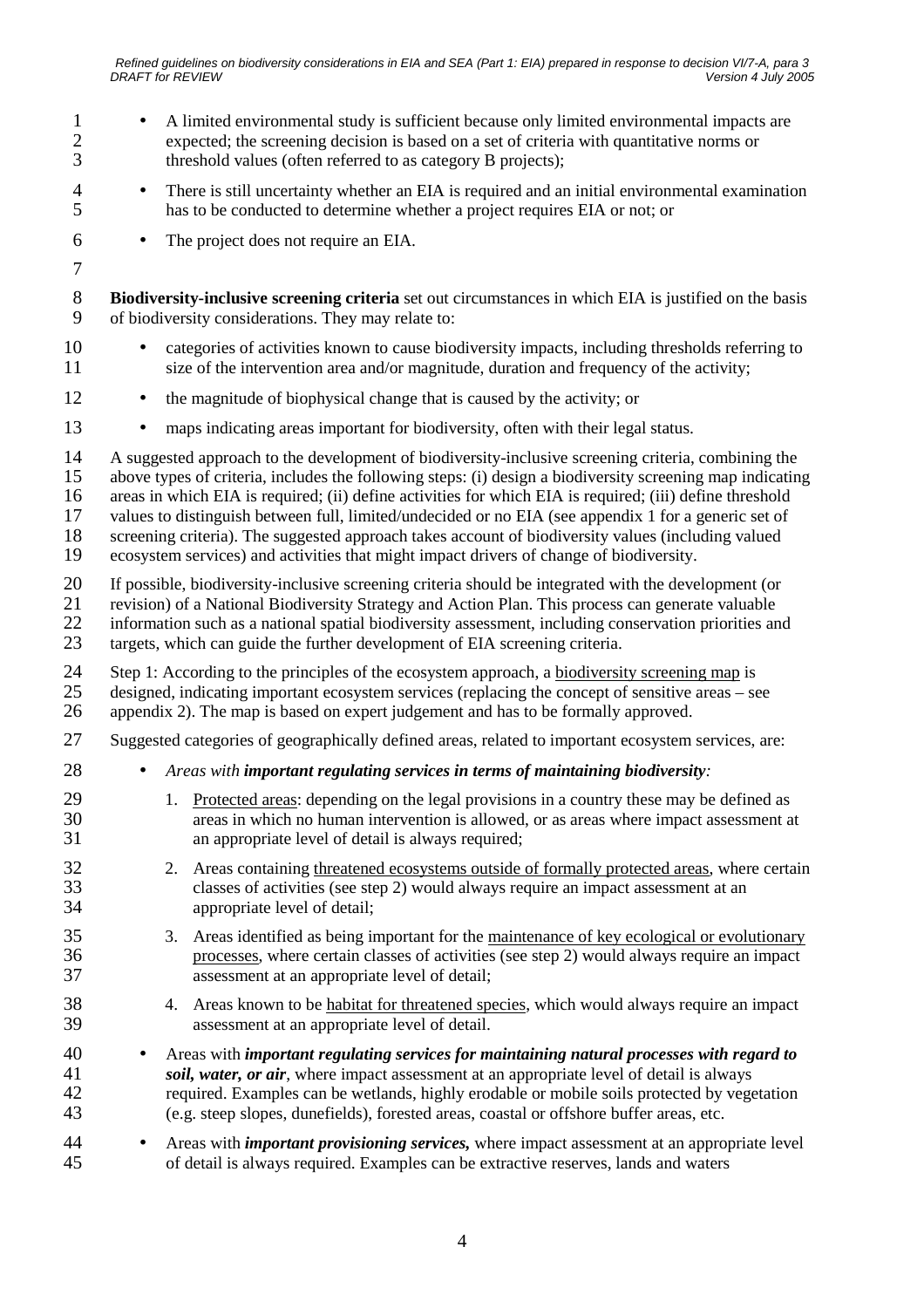1 traditionally occupied or used by indigenous and local communities, fish breeding grounds, 2 etc.

- 3 Areas with *important cultural services*, where impact assessment at an appropriate level of 4 detail is always required. Examples can be scenic landscapes, heritage sites, sacred sites, etc.
- 5 Areas with *other relevant ecosystem services* (such as flood storage areas, groundwater 6 recharge areas, catchment areas, areas with valued landscape quality, etc.); the need for impact 7 assessment and/or the level of assessment is to be determined (depending on the screening 8 system in place).
- 9 All other areas: no impact assessment required from a biodiversity perspective (an EIA may 10 still be required for other reasons).
- 11

12 Step 2: Define activities for which impact assessment may be required from a biodiversity perspective. 13 The activities are characterized by the following direct drivers of change:

- 14 Change of land-use or land cover, and underground extraction: above a defined area affected, 15 EIA always required, regardless of the location of the activity - define thresholds for level of 16 assessment in terms of surface (or underground) area affected.
- 17 Fragmentation, usually related to linear infrastructure. Above a defined length, EIA always 18 required, regardless of the location of the activity – define thresholds for level of assessment 19 in terms of the length of the proposed infrastructural works.
- 20 Emissions, effluents or other chemical, thermal, radiation or noise emissions relate level of 21 assessment to the ecosystem services map.
- <sup>22</sup> Introduction or removal of species, changes to ecosystem composition, ecosystem structure, or<br><sup>23</sup> key ecosystem processes responsible for the maintenance of ecosystems and ecosystem 23 key ecosystem processes responsible for the maintenance of ecosystems and ecosystem 24 services (see appendix 3 for an indicative listing) - relate level of assessment to ecosystem 25 services map.
- 26 It should be noted that these criteria only relate to biodiversity and serve as an add-on in situations 27 where biodiversity has not been fully covered by the existing screening criteria.

28 **Determining norms or threshold values for screening** is partly a technical and partly a political 29 process the outcome of which may vary between countries and ecosystems. The technical process 30 should at least provide a description of:

- 31 (a) Categories of activities that create direct drivers of change (extraction, harvest or removal of species, change in land-use or cover, fragmentation and isolation, external inputs such 32 of species, change in land-use or cover, fragmentation and isolation, external inputs such 33 as emissions, effluents, or other chemical, radiation, thermal or noise emissions, 34 introduction of alien, invasive or genetically modified organisms, or change in ecosystem 35 composition, structure or key processes), taking into account characteristics such as: type 36 or nature of activity, magnitude, extent/location, timing, duration, 37 reversibility/irreversibility, irreplaceability, likelihood, and significance; possibility of 38 interaction with other activities or impacts;
- 39 (b) Where and when: the area of influence of these direct drivers of change can be modelled 40 or predicted; the timing and duration of influence can be similarly defined;
- 41 (c) A map of valued ecosystem services (including maintenance of biodiversity itself) on the 42 basis of which decision makers can define levels of protection or conservation measures 43 for each defined area. This map is the experts' input into the definition of categories on the 44 biodiversity screening map referred to above under step 1.
- 45
- 46 **(b) Scoping**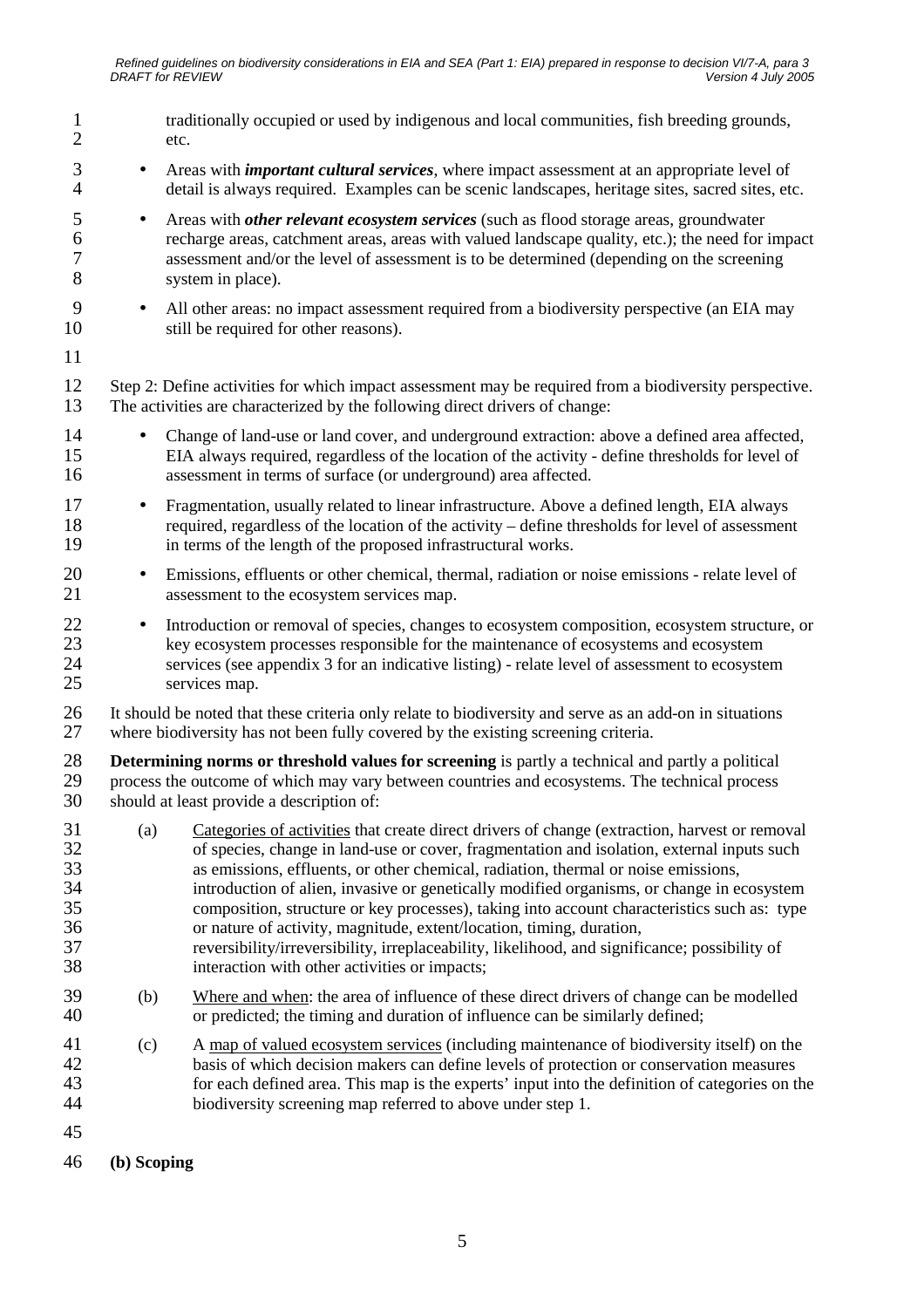1 Scoping is used to define the focus of the impact assessment study and to identify key issues, which 2 should be studied in more detail. It is used to derive terms of reference (sometimes referred to as 3 guidelines) for the EIA study and to set out the proposed approach and methodology. Scoping also<br>4 enables the connectent authority (or EIA professionals in countries where scoping is voluntary) to: enables the competent authority (or EIA professionals in countries where scoping is voluntary) to:

- 5 (a) Guide study teams on significant issues and alternatives to be assessed, clarify how they 6 should be examined (methods of prediction and analysis, depth of analysis), and according to which guidelines and criteria;
- 8 (b) Provide an opportunity for stakeholders to have their interests taken into account in the 9 EIA;

- 12 During the scoping phase, promising alternatives can be identified for in-depth consideration during 13 the EIA study.
- 14 Consideration of mitigation and/or enhancement measures: The purpose of mitigation in EIA is to look
- 
- 15 for ways to achieve the project objectives while avoiding negative impacts or reducing them to 16 acceptable levels. The purpose of enhancement is to look for ways of optimizing environmenta acceptable levels. The purpose of enhancement is to look for ways of optimizing environmental
- 17 benefits. Both mitigation and enhancement of impacts should strive to ensure that the public or
- 18 individuals do not bear costs, which are greater than the benefits that accrue to them.
- 19 Remedial action can take several forms, i.e. *avoidance* (or prevention), *mitigation* (by considering
- 20 changes to the scale, design, location, siting, process, sequencing, phasing, management and/or
- 21 monitoring of the proposed activity, as well as restoration or rehabilitation of sites), and *compensation* (often associated with residual impacts after prevention and mitigation). A 'positive planning
- 22 (often associated with residual impacts after prevention and mitigation). A 'positive planning
- 23 approach' should be used, where avoidance has priority and compensation is used as a last resort
- 24 measure. One should acknowledge that compensation will not always be possible: there are cases 25 where it is appropriate to reject a development proposal on grounds of irreversible damage to, or
- 26 irreplaceable loss of, biodiversity.
- 27 Practical evidence with respect to mitigation suggests that:
- 28 (a) Timely and ample attention to mitigation and compensation, as well as the interaction with society, will largely reduce the risk of negative publicity, public opposition and with society, will largely reduce the risk of negative publicity, public opposition and 30 delays, including associated costs. Specialist input on biodiversity can take place prior to 31 initiating the legally required EIA process, as a component of the project proposal. This<br>32 separate improves and streamlines the formal EIA process by identifying and avoiding. approach improves and streamlines the formal EIA process by identifying and avoiding, 33 preventing or mitigating biodiversity impacts at the earliest possible stage of planning;
- 34 (b) Mitigation requires a joint effort of the proponent, planners, engineers, ecologists and 35 other specialists, to arrive at the best practicable environmental option;
- 36 (c) Potential mitigation or compensation measures have to be included in an impact study in 37 order to assess their feasibility; consequently they are best identified during the scoping 38 stage;
- 39 (d) In project planning, it has to be kept in mind that it may take time for effects to become 40 apparent.
- 41 The following sequence of questions provides an example of the kind of information that should be 42 requested in the terms of reference of an impact study if the project screening suggests that the 43 proposed activity is likely to have adverse impacts on biodiversity. It should be noted that this list of 44 steps represents an iterative process. Scoping and impact study are two formal rounds of iteration; 45 during the study further iterative rounds may be needed, for example when alternatives to the proposed 46 project design have to be defined and assessed.
- 47 (a) Describe the type of project, and define each project activity in terms of its nature, 48 magnitude, location, timing, duration and frequency;

<sup>10 (</sup>c) Ensure that the resulting environmental impact statement is useful to the decision maker 11 and is understandable to the public.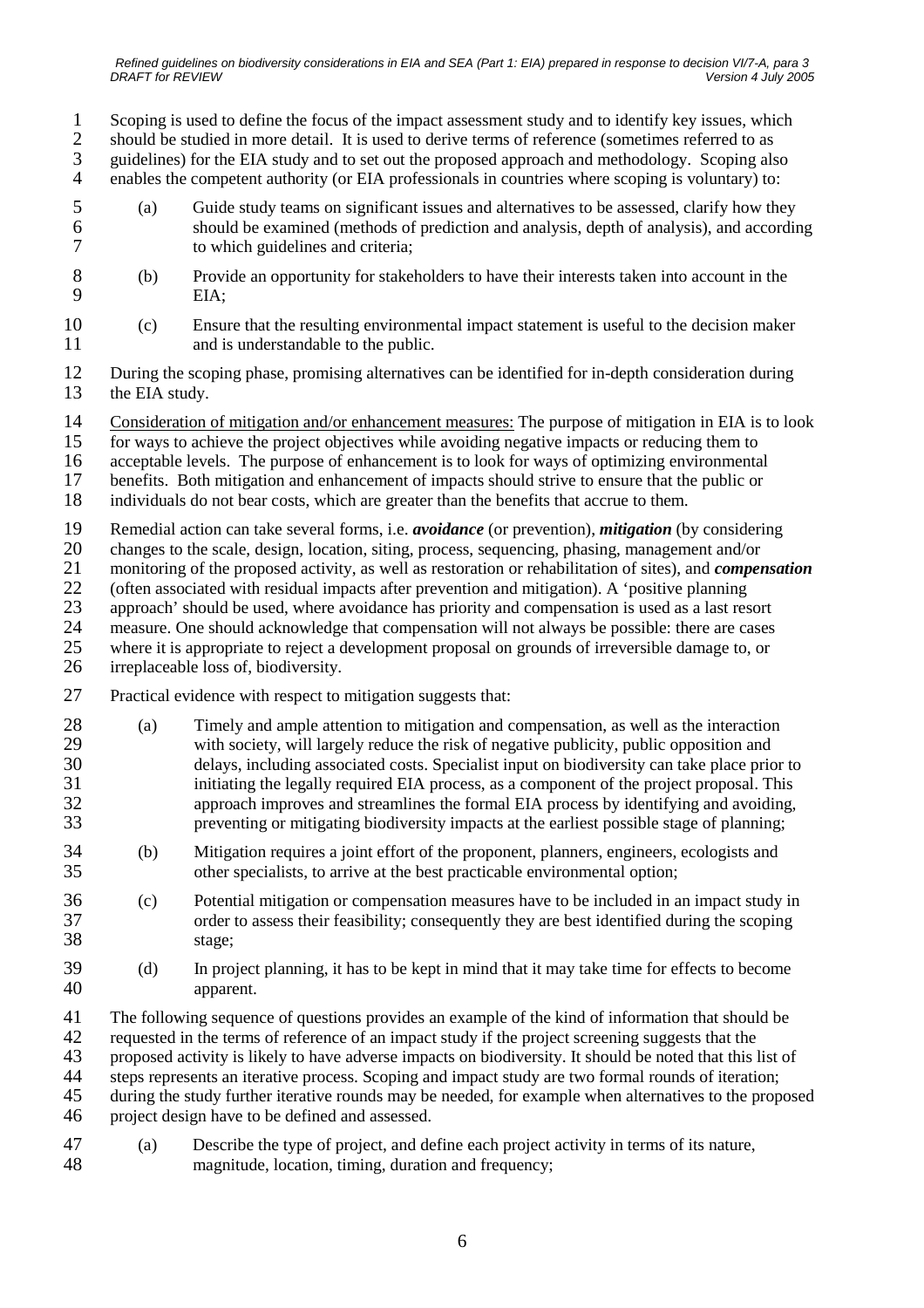- 1 (b) Define possible alternatives, including "no net biodiversity loss" or "biodiversity restoration" alternatives (such alternatives may not be readily identifiable at the o 2 restoration" alternatives (such alternatives may not be readily identifiable at the outset of 3 impact study, and one would need to go through the impact study to determine such<br>4 alternatives. Alternatives include location alternatives, scale alternatives, siting or la 4 alternatives). Alternatives include location alternatives, scale alternatives, siting or layout alternatives, and/or technology alternatives: alternatives, and/or technology alternatives; 6 (c) Describe expected biophysical changes (in soil, water, air, flora, fauna) resulting from proposed activities or induced by any socio-economic changes caused by the activity; 8 (d) Determine the spatial and temporal scale of influence of each biophysical change, 9 identifying effects on connectivity between ecosystems, and potential cumulative effects; 10 (e) Describe ecosystems and land-use types lying within the range of influence of biophysical 11 changes; 12 (f) Determine, for each of these ecosystems or land-use types, if biophysical changes are 13 likely to have adverse impacts on biodiversity in terms of composition, structure (spatial 14 and temporal), and key processes. Give confidence levels in predictions, and take into 15 account mitigation measures. Highlight any irreversible impacts and any irreplaceable  $16$  loss: 17 (g) For the affected areas, collect available information on baseline conditions and any 18 anticipated trends in biodiversity in the absence of the proposal; 19 (h) Identify, in consultation with stakeholders, the current and potential ecosystem services 20 provided by the affected ecosystems or land-use types and determine the values these 21 functions represent for society (see Box 1). Give an indication of the main beneficiaries and those adversely affected from an ecosystem services perspective, focusing on and those adversely affected from an ecosystem services perspective, focusing on 23 vulnerable stakeholders: 24 (i) Determine which of these services will be significantly affected by the proposed project, 25 giving confidence levels in predictions, and taking into account mitigation measures. 26 Highlight any irreversible impacts and any irreplaceable loss; 27 (j) Define possible measures to avoid, minimize or compensate for significant damage to, or 28 loss of, biodiversity and/or ecosystem services; define possibilities to enhance<br>29 biodiversity. Make reference to any legal requirements: biodiversity. Make reference to any legal requirements; 30 (k) Evaluate the significance of residual impacts, i.e. in consultation with stakeholders define the importance of expected impacts for the alternatives considered. Relate the importance 31 the importance of expected impacts for the alternatives considered. Relate the importance<br>32 of expected impacts to a reference situation, which may be the existing situation, a of expected impacts to a reference situation, which may be the existing situation, a 33 historical situation, a probable future situation (e.g. the 'without project' or 'autonomous 34 development' situation), or an external reference situation. When determining importance 35 (weight), consider geographic importance of each residual impact (e.g. impact of 36 local/regional/national/continental/global importance) and indicate its temporal dimension. 37 (l) Identify necessary surveys to gather information required to support decision making. 38 Identify important gaps in knowledge; 39 (m) Provide details on required methodology and timescale. 40 One should bear in mind that not implementing a project may in some cases also have adverse effects 41 on biodiversity. In rare cases the adverse effects may be more significant than the impacts of a 42 proposed activity (e.g. projects counteracting degradation processes). 43
- 

#### 44 **BOX 1: STAKEHOLDERS & PARTICIPATION**

45 Impact assessment is concerned with (i) information, (ii) participation and (iii) transparency of decision

46 making. Public involvement consequently is a prerequisite for effective EIA and can take place at 47 different levels: informing (one-way flow of information). different levels: informing (one-way flow of information), consulting (two-way flow of information), or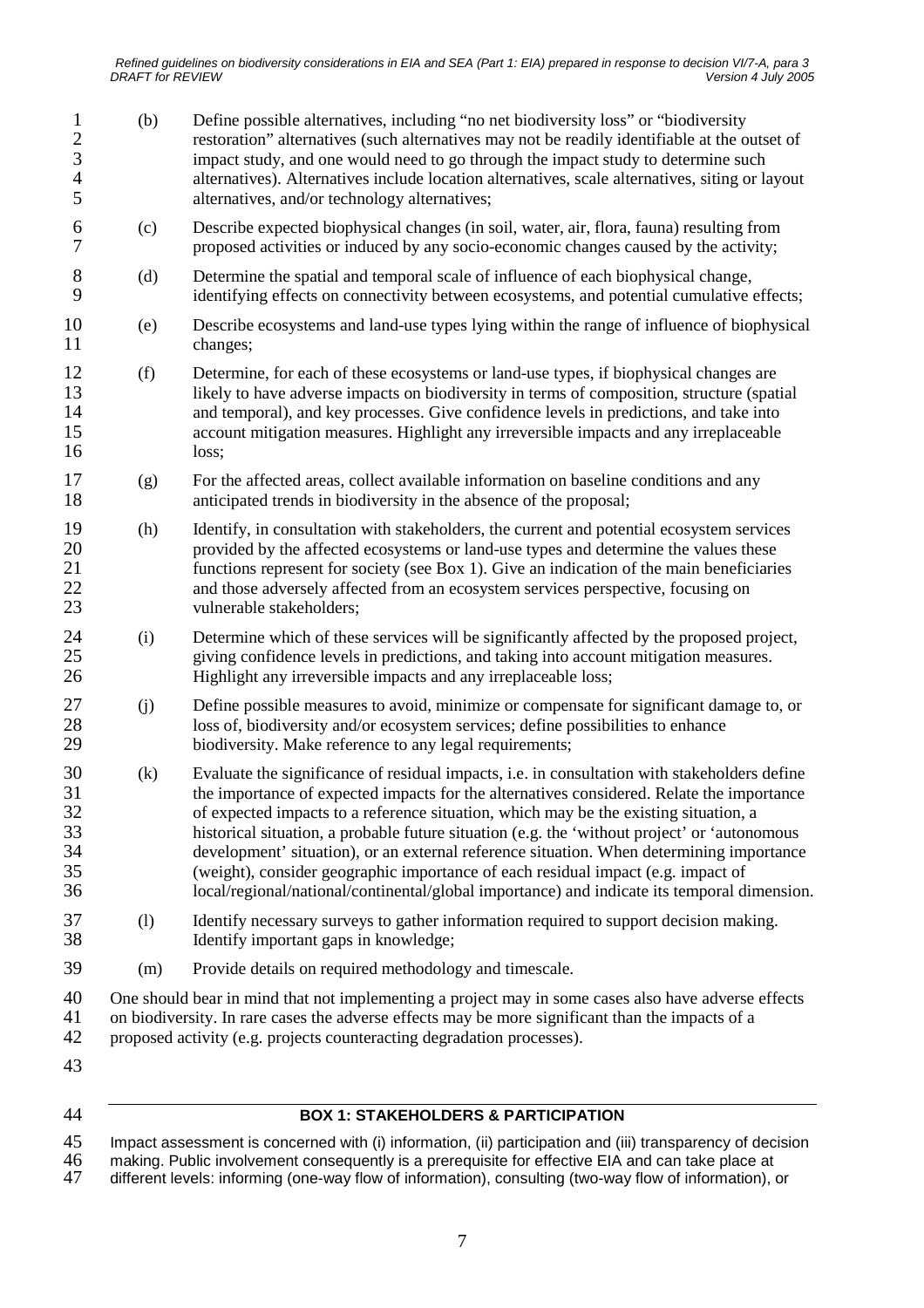1 "real" participation (shared analysis and assessment). In all stages of EIA public participation is relevant. The legal requirements for and the level of participation differ among countries, but it is generally accepted that public consultation at the scoping and review stage are essential; participation during the assessment study is generally acknowledged to enhance the quality of the process.

With respect to biodiversity, relevant stakeholders in the process are:

- <sup>7</sup> Beneficiaries of the project target groups making use of, or putting a value to, known<br>8 ecosystem services which are purposefully enhanced by the project: 8 ecosystem services which are purposefully enhanced by the project;<br>9 **F** Affected people – i.e. those people that experience, as a result of the
- 9 **a Experience Affected people i.e. those people that experience, as a result of the project, intended or unintended changes in ecosystem services that they value:** unintended changes in ecosystem services that they value;
- 11 **Example 11** General stakeholders i.e. formal or informal institutions and groups representing either 12 affected people or biodiversity itself.
- 13 **■** Future generations 'absent stakeholders', i.e. those stakeholders of future generations, who may rely on biodiversity around which decisions are presently taken may rely on biodiversity around which decisions are presently taken.



16 There is a number of potential constraints to effective public participation. These include:<br>17 **Fig. 17** Peficient identification of relevant stakeholders may make public involvement ine

- Deficient identification of relevant stakeholders may make public involvement ineffective;
- 18 **E** Poverty: involvement requires time spent away from income-producing tasks;<br>19 **EXEC RUITE:** Rural settings: increasing distance makes communication more difficult and ex
- 19 **I Rural settings:** increasing distance makes communication more difficult and expensive;<br>20 **Illiteracy:** or lack of command of non-local languages, can inhibit representative involver
- <sup>2</sup> Illiteracy: or lack of command of non-local languages, can inhibit representative involvement if 21 print media are used;<br>22 **· Cocal values/culture:** I
- <sup>22</sup> **Local values/culture:** behavioural norms or cultural practice can inhibit involvement of some<br><sup>23</sup> groups, who may not feel free to disagree publicly with dominant groups; groups, who may not feel free to disagree publicly with dominant groups;
- <sup>24</sup> **E** Languages: in some areas a number of different languages or dialects may be spoken,<br>25 making communication difficult: making communication difficult:
- <sup>26</sup> **Legal systems:** may be in conflict with traditional systems, and cause confusion about rights <sup>27</sup> and responsibilities for resources: 27 and responsibilities for resources;<br>28 Phiterest aroups: may have conflicting
- 28 **Interest groups:** may have conflicting or divergent views, and vested interests;<br>29 **Interest and interest on the important** for the proponent, who may be against early i
- <sup>29</sup> <sup>I</sup> Confidentiality: can be important for the proponent, who may be against early involvement and consideration of alternatives. consideration of alternatives.

# 31 32

 $\overline{a}$ 

 $\frac{15}{16}$ 

 $\frac{1}{2}$  $\frac{3}{4}$  $\frac{4}{5}$  $\frac{6}{7}$ 

- $33$  An analysis of current impact assessment practice<sup>2</sup> has provided a number of practical 34 recommendations when addressing biodiversity-related issues:
- 35 (a) Beyond the focus on protected species and protected areas, further attention needs to be 36 given to (i) sustainable use of ecosystem services; (ii) ecosystem level diversity; (iii) non-37 protected biodiversity; and (iv) ecological processes and their spatial scale.
- 38 (b) The terms of reference should be unambiguous, specific and compatible with the 39 ecosystem approach; too often the terms of reference are too general and impractical;
- 40 (c) In order to provide a sound basis for assessing the significance of impacts, baseline 41 conditions must be defined and understood and quantified where possible. Baseline 42 conditions are dynamic, implying that present and expected future developments if the 43 proposed project is not implemented (autonomous development) need to be included;

<sup>2</sup> See document UNEP/CBD/SBSTTA/9/INF/18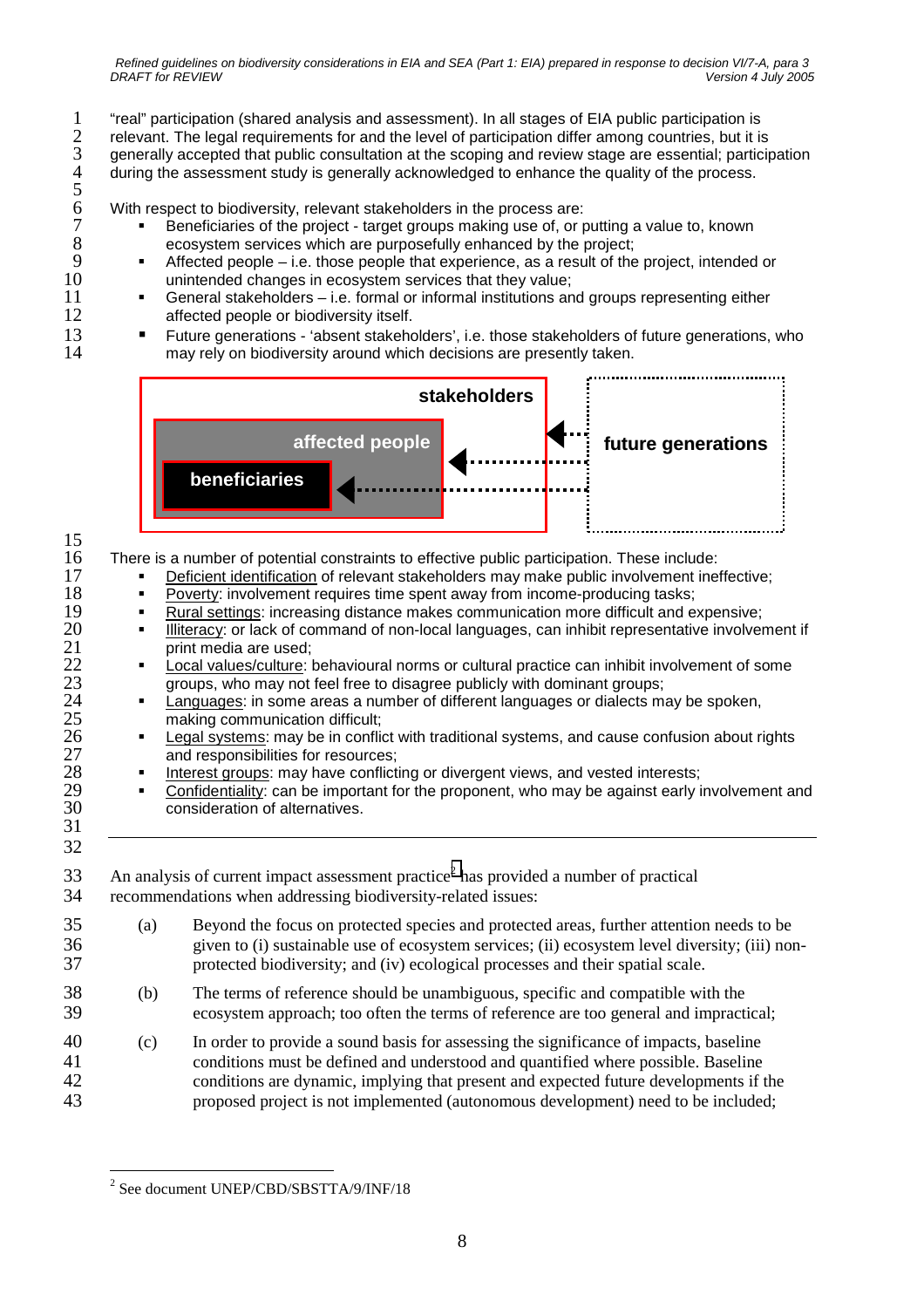- 1 (d) Field surveys, quantitative data, meaningful analyses, and a broad, long-term perspective 2 enabling cause-effect chains to be tracked in time and space are important elements when 3 assessing biodiversity impacts. Potential indirect and cumulative impacts should be better 4 assessed.
- 5 (e) Alternatives and/or mitigation measures must be identified and described in detail, 6 including an analysis of their likely success and realistic potential to offset adverse project impacts.
- 8 (f) Guidance for scoping on biodiversity issues in EIA needs to be developed at country-level, 9 but should, where appropriate, also consider regional aspects to prevent transboundary 10 impacts.
- 11 (g) Guidance for determining levels of acceptable change to biodiversity needs to be 12 developed at country level to facilitate decision-making.
- 13 (h) Guidance on assessing and evaluating impacts on ecosystem processes, rather than on 14 composition or structure, need to be developed at country level. The conservation of 15 ecosystem processes, which support composition and structure, requires a significantly 16 larger proportion of the landscape than is required to represent biodiversity composition 17 and structure.
- 18 (i) Capacity development is needed to effectively represent biodiversity issues in the scoping 19 stage; this will result in better guidelines for the EIA study.
- 20

# 21 **(c) Assessment and evaluation of impacts, and development of alternatives**

22 EIA should be an iterative process of assessing impacts, re-designing alternatives and comparison. The main tasks of impact analysis and assessment are: main tasks of impact analysis and assessment are:

- 24 (a) Refinement of the understanding of the nature of the potential impacts identified during 25 screening and scoping and described in the terms of reference. This includes the identification 26 of indirect and cumulative impacts, and of the likely cause–effect chains.
- 27 (b) Identification and description of relevant criteria for decision-making can be an essential 28 element of this stage:
- 29 (c) Review and redesign of alternatives; consideration of mitigation and enhancement measures,<br>30 as well as compensation of residual impacts: planning of impact management: evaluation of as well as compensation of residual impacts; planning of impact management; evaluation of 31 impacts; and comparison of the alternatives; and
- 32 (d) Reporting of study results in an environmental impact statement (EIS) or EIA Report.
- 33

34 Assessing impacts usually involves a detailed analysis of their nature, magnitude, extent and duration, 35 and a judgement of their significance, i.e., whether the impacts are acceptable to stakeholders and 36 society as a whole, require mitigation and/or compensation, or are unacceptable.

37 Available biodiversity information is usually limited and descriptive, and cannot be used as a basis for 38 numerical predictions. There is a need to develop biodiversity criteria for impact evaluation and 39 measurable standards or objectives against which the significance of individual impacts can be 40 evaluated. The priorities and targets set in the National Biodiversity Strategy and Action Plan process 41 can provide guidance for developing these criteria. Tools will need to be developed to deal with 42 uncertainty, including criteria on using risk assessment techniques, precautionary approach and

43 adaptive management.

- 44
- 45 A number of practical lessons with respect to the study process have emerged: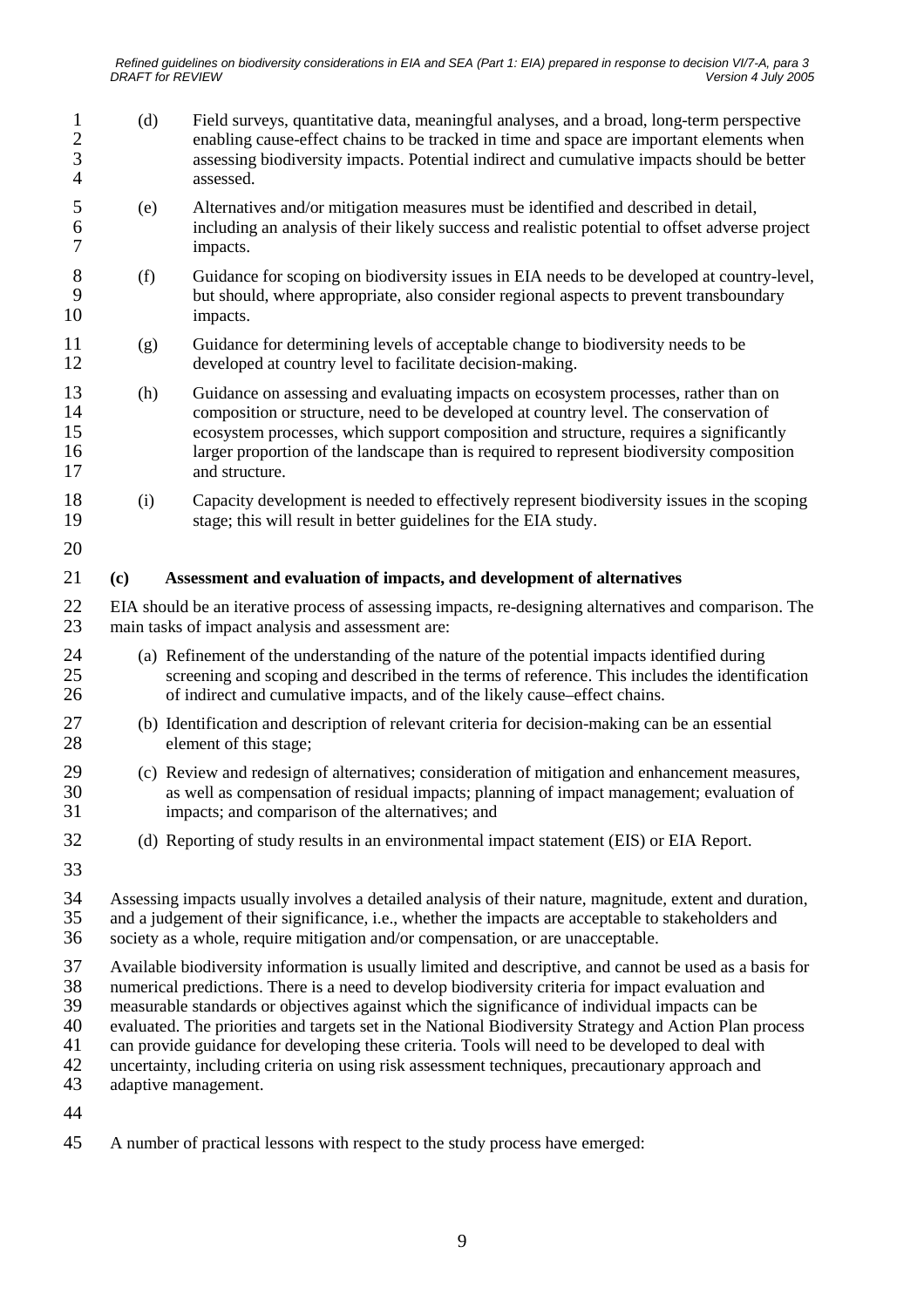- 1 (a) Allow for enough survey time to take seasonal features into account, where confidence levels 2 in predicting the significance of impacts are low without such survey.
- 3 (b) Focus on processes and services which are critical to human wellbeing and the integrity of 4 ecosystems. Explain the main risks and opportunities for biodiversity.
- 5 (c) Take an ecosystem approach and actively seek information from relevant stakeholders and 6 indigenous and local communities. Address any request from stakeholders for further 7 information and/or investigation adequately. This does not necessarily imply that all requests 8 need to be honoured; however, clear reasons should be provided where requests are not 9 honoured.
- 10 (d) Consider the full range of factors affecting biodiversity. These include direct drivers of change 11 associated with a proposal (e.g. land conversion, vegetation removal, emissions, disturbance, 12 introduction of invasive alien species or genetically modified organisms, etc.) and, to the 13 extent possible, indirect drivers of change, including demographic, economic, socio-political, 14 cultural and technological processes or interventions.
- 15 (e) Evaluate impacts of alternatives with reference to the baseline situation. Compare against 16 legal standards, thresholds, targets and/or objectives for biodiversity. Use NBSAPs and other 17 relevant documents for information and objectives. The vision, objectives and targets for the 18 conservation and sustainable use of biodiversity contained in local plans, policies and 19 strategies, as well as levels of public concern about, dependence on, or interest in, biodiversity 20 provide useful indicators of acceptable change.
- 21 (f) Take account of cumulative threats and impacts resulting either from repeated impacts of 22 projects of the same or different nature over space and time, and/or from proposed plans, 23 programmes or policies.
- 24 (g) Biodiversity is influenced by cultural, social, economic and biophysical factors. Cooperation 25 between different specialists in the team is thus essential, as is the integration of findings, 26 which have bearing on biodiversity.
- 27 (h) Provide insight into cause effect chains. Also explain why certain chains do not need to be 28 studied.
- 29 (i) If possible, quantify the changes in biodiversity composition, structure and key processes, as 30 well as ecosystem services. Explain the expected consequences of the loss of biodiversity 31 associated with the proposal, including the costs of replacing ecosystem services if they will 32 be adversely affected by a proposal.
- 33 (j) Indicate the legal provisions that guide decision-making. List all types of potential impacts 34 identified during screening and scoping and described in the terms of reference and identify 35 applicable legal provisions. Ensure that potential impacts to which no legal provision applies 36 are taken into account during decision-making.
- 37
- 38

# 39 **(d) Reporting: the environmental impact statement (EIS)**

- 40 The environmental impact statement consist of a (i) technical report with annexes, (ii) an
- 41 environmental management plan, providing detailed information on how measures to avoid, mitigate 42 or compensate expected impacts are to be implemented, managed and monitored, and (iii) a non-43 technical summary.
- 44 The environmental impact statement is designed to assist:
- 45 (a) The proponent to plan, design and implement the proposal in a way that eliminates or 46 minimizes the negative effect on the biophysical and socio-economic environments and maximizes the benefits to all parties in the most cost-effective manner: benefits to all parties in the most cost-effective manner;
- 48 (b) The Government or responsible authority to decide whether a proposal should be approved 49 and the terms and conditions that should be applied; and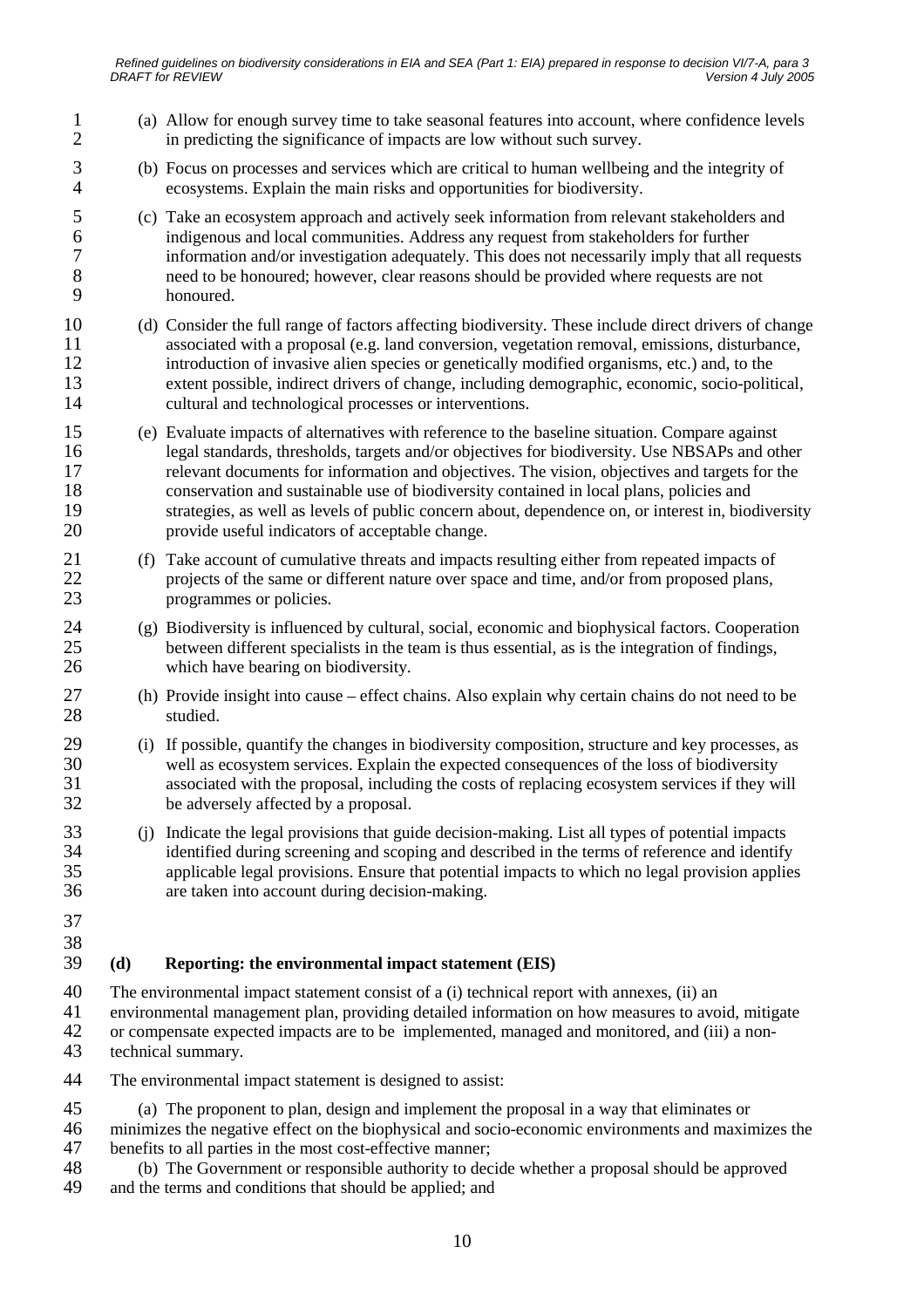1 (c) The public to understand the proposal and its impacts on the community and environment, and 2 provide an opportunity for comments on the proposed action for consideration by decision makers. 3 Some adverse impacts may be wide ranging and have effects beyond the limits of particular<br>4 habitats/ecosystems or national boundaries. Therefore, environmental management plans an 4 habitats/ecosystems or national boundaries. Therefore, environmental management plans and<br>5 strategies contained in the environmental impact statement should consider regional and 5 strategies contained in the environmental impact statement should consider regional and 6 transboundary impacts, taking into account the ecosystem approach. The inclusion of a non-technical

7 summary of the EIA, understandable to the interested general audience, is strongly recommended.

8

# 9 **(e) Review of the environmental impact statement**

10 The purpose of the review of the environmental impact statement is to ensure that the information for 11 decision makers is sufficient, focused on the key issues, and is scientifically and technically accurate. 12 In addition, the review should evaluate whether:

13 (a) the likely impacts would be acceptable from an environmental viewpoint;

14 (b) the design complies with relevant standards and policies, or standards of good practice 15 where official standards do not exist;

16 (c) all of the relevant impacts, including indirect and cumulative impacts, of a proposed 17 activity have been identified and adequately addressed in the EIA. To this end, biodiversity specialists 18 should be called upon for the review and information on official standards and/or standards for good 19 practice to be compiled and disseminated.

20 Public involvement, including the full and effective participation of indigenous and local communities,

21 is important in various stages of the process and particularly at this stage. The concerns and comments

22 of all stakeholders are adequately considered and included in the final report presented to decision

23 makers. The process establishes local ownership of the proposal and promotes a better understanding 24 of relevant issues and concerns.

25 Review should also guarantee that the information provided in the environmental impact statement is 26 sufficient for a decision maker to determine whether the project is compliant with or contradictory to 27 the objectives of the CBD.

28 The effectiveness of the review process depends on the quality of the terms of reference defining the<br>29 issues to be included in the study. Scoping and review are therefore complementary stages. issues to be included in the study. Scoping and review are therefore complementary stages.

30 Reviewers should as far as possible be independent and different from the persons/organizations who 31 prepare the environmental impact statement.

32

# 33 **(f) Decision-making**

34 Decision-making takes place throughout the process of EIA in an incremental way from the screening

35 and scoping stages to decisions during data-collecting and analysis, and impact prediction, to making

36 choices between alternatives and mitigation measures, and finally the decision to either refuse or 37 authorize the project.

38 Biodiversity issues should play a part in decision-making throughout. The final decision is essentially

39 a political choice about whether or not the proposal is to proceed, and under what conditions. If

40 rejected, the project can be redesigned and resubmitted. It is desirable that the proponent and the 41 decision-making body are two different entities.

42 It is important that there are clear criteria for taking biodiversity into account in decision-making, and

43 to guide trade-offs between social, economic and environmental issues including biodiversity. These

44 criteria draw on principles, objectives, targets and standards for biodiversity and ecosystem services

45 contained in international and national, regional and local laws, policies, plans and strategies.

- 46 The precautionary approach should be applied in decision-making in cases of scientific uncertainty
- 47 when there is a risk of significant harm to biodiversity. Higher risks and/or greater potential harm to
- 48 biodiversity require greater reliability and certainty of information. The reverse implies that the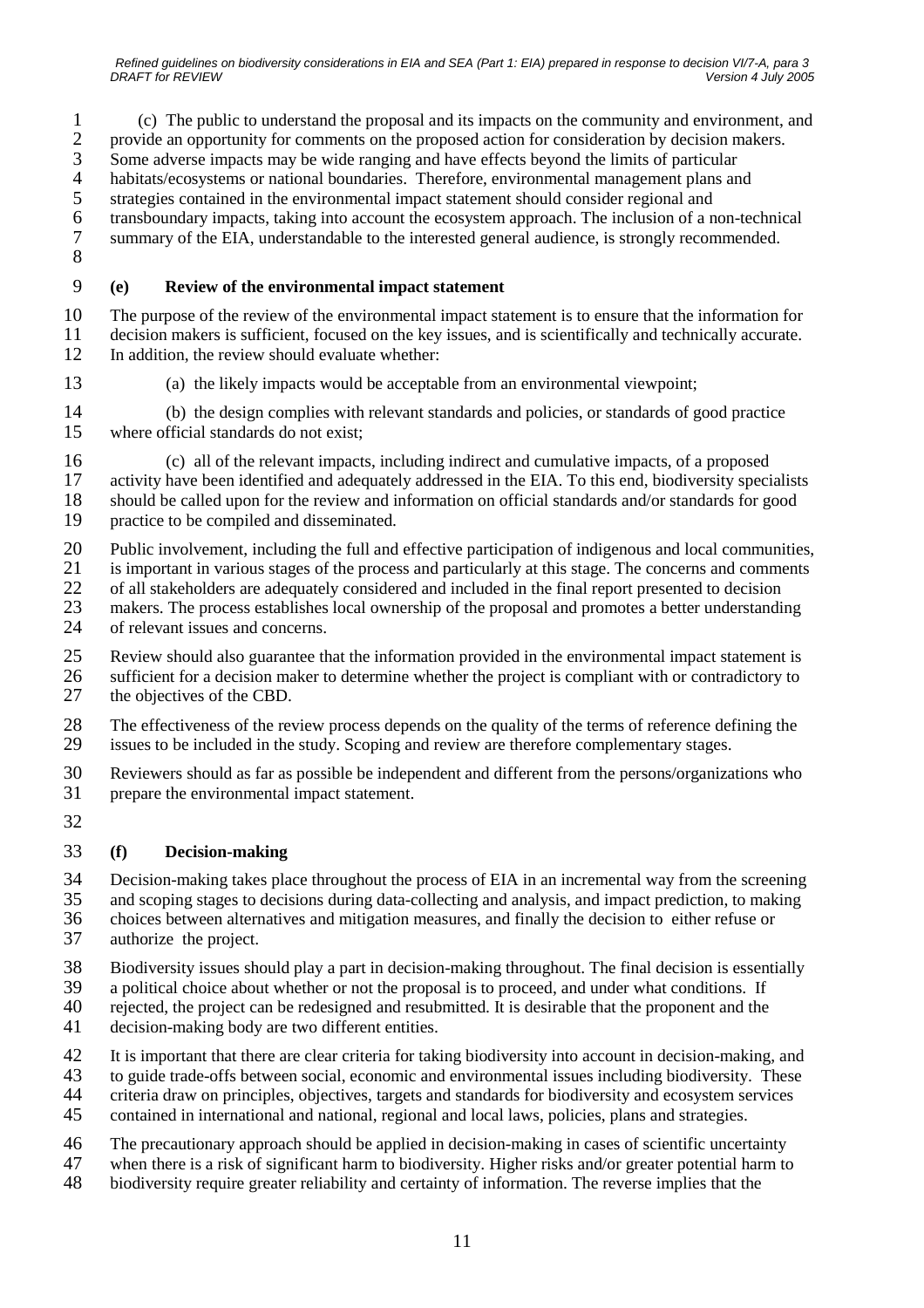- 1 precautionary approach should not be pursued to the extreme; in case of minimal risk, a greater level 2 of uncertainty can be accepted.
- 3 Instead of weighing conservation goals against development goals, the decision should seek to strike a
- 4 balance between conservation and sustainable use for economically viable, and socially and
- 5 ecologically sustainable solutions.
- 6

# 7 **(g) Monitoring, compliance, enforcement and environmental auditing**

8 Monitoring and auditing are used to compare the actual outcomes after project implementation has<br>9 started with those anticipated before implementation. It also serves to verify that the proponent is

- started with those anticipated before implementation. It also serves to verify that the proponent is
- 10 compliant with the environmental management plan (EMP). The EMP can be a separate document, but
- 11 is considered part of the environmental impact statement. An EMP usually is required to obtain a
- 12 permission to implement the project. In a number of countries an EMP is not a legal requirement.
- 13 Management plans, programmes and systems, including clear management targets, responsibilities and<br>14 appropriate monitoring, should be established to ensure that mitigation is effectively implemented.
- appropriate monitoring, should be established to ensure that mitigation is effectively implemented,
- 15 unforeseen negative effects or trends are detected and addressed, and expected benefits (or positive 16 developments) are achieved as the project proceeds. Sound baseline information and/or pre-
- 16 developments) are achieved as the project proceeds. Sound baseline information and/or pre-
- 17 implementation monitoring is essential to provide a reliable benchmark against which changes caused
- 18 by the project can be measured. Provision should be made for emergency response measures and/or
- 19 contingency plans where unforeseen events or accidents could threaten biodiversity. The EMP should<br>20 define responsibilities, budgets and any necessary training for monitoring and impact management. 20 define responsibilities, budgets and any necessary training for monitoring and impact management,
- 
- 21 and describe how results will be reported and to whom.
- 22 Monitoring focuses on those components of biodiversity most likely to change as a result of the
- 23 project. The use of indicator organisms or ecosystems that are most sensitive to the predicted impacts
- 24 is thus appropriate, to provide the earliest possible indication of undesirable change. Since monitoring
- 25 often has to consider natural fluxes as well as human-induced effects, complementary indicators may
- 26 be appropriate in monitoring. Indicators should be specific, measurable, achievable, relevant and
- 27 timely. Where possible, the choice of indicators should be aligned with existing indicator processes.
- 28 The results of monitoring provide information for periodic review and alteration of environmental
- 29 management plans, and for optimizing environmental protection through good, adaptive management
- 30 at all stages of the project. Biodiversity data generated by EIA should be made accessible and useable 31 by others and should be linked to biodiversity assessment processes being designed and carried out at
- by others and should be linked to biodiversity assessment processes being designed and carried out at
- 32 the national and global levels.
- 33 Provision is made for regular auditing in order to verify the proponent's compliance with the EMP,
- 34 and to assess the need for adaptation of the EMP (usually including the proponent's license). An
- 35 environmental audit is an independent examination and assessment of a project's (past) performance. It
- 36 is part of the evaluation of the environmental management plan and contributes to the enforcement of
- 37 EIA approval decisions.
- 38 Implementation of activities described in the EMP and formally regulated in the proponent's
- 39 environmental license in practice depends on the enforcement of formal procedures. It is commonly
- 40 found that a lack of enforcement leads to reduced compliance and inadequate implementation of
- 41 EMPs. Competent authorities are responsible for enforcing pertinent impact assessment regulations,
- 42 when formal regulations are in place.
- 43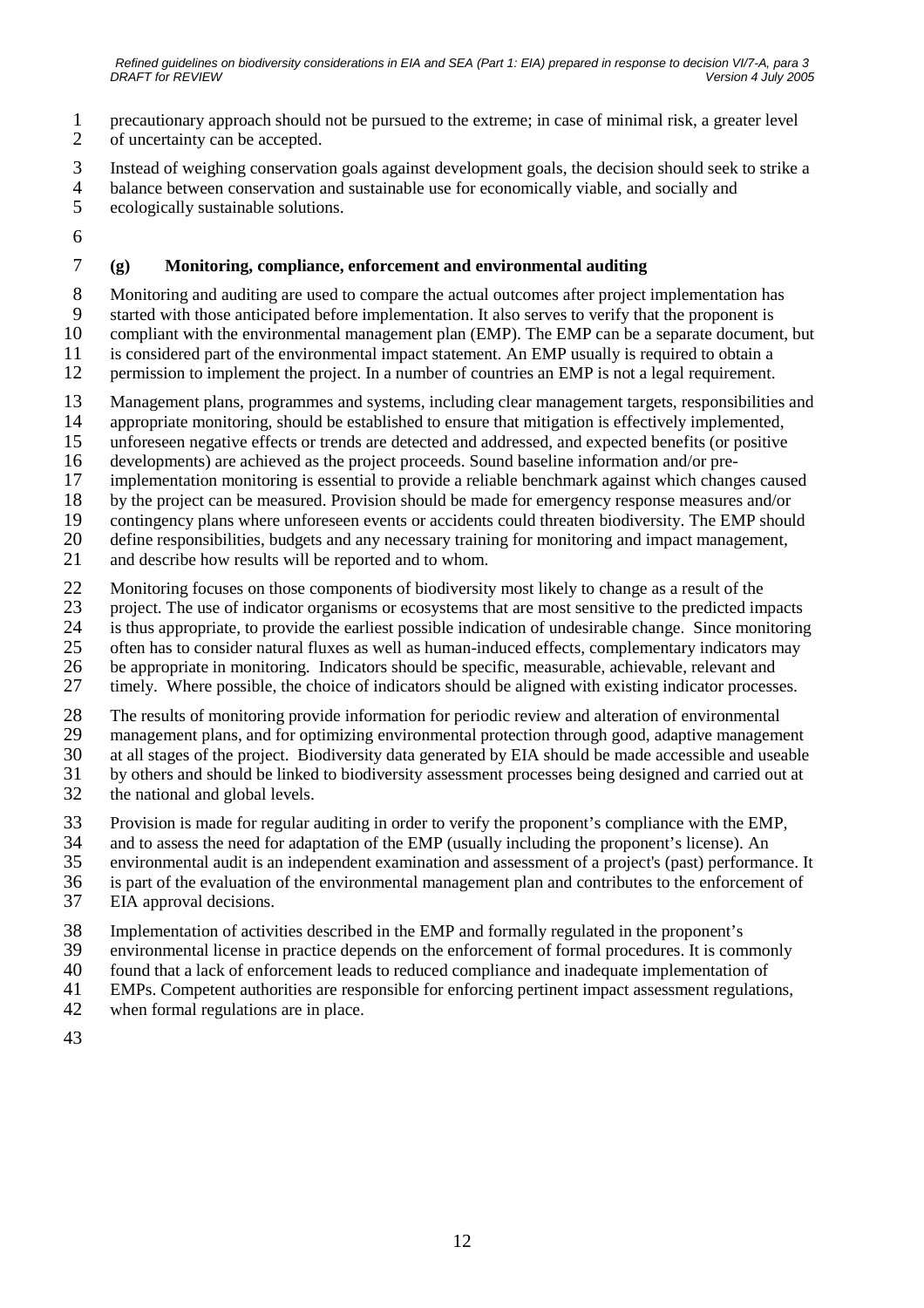#### 1 **APPENDIX 1: SCREENING CRITERIA FOR BIODIVERSITY INCLUSIVE EIA**

2 This is an indicative set of screening criteria to be further elaborated at country level. It only pertains to biodiversity criteria and should therefore be applied as an add-on to existing screening criteria. to biodiversity criteria and should therefore be applied as an add-on to existing screening criteria.

| 4                    |                                        | Category A: Environmental impact assessment mandatory for:                                                                                                                                                                                                 |
|----------------------|----------------------------------------|------------------------------------------------------------------------------------------------------------------------------------------------------------------------------------------------------------------------------------------------------------|
| 5                    | $\bullet$                              | Activities in protected areas (define type and level of protection);                                                                                                                                                                                       |
| 6                    | $\bullet$                              | Activities in threatened ecosystems outside protected areas;                                                                                                                                                                                               |
| 7<br>8               | ٠<br>evolutionary processes;           | Activities in ecological corridors identified as being important for ecological or                                                                                                                                                                         |
| 9                    |                                        | Activities in areas known to provide important ecosystem services;                                                                                                                                                                                         |
| 10                   | ٠                                      | Activities in areas known to be habitat for threatened species;                                                                                                                                                                                            |
| 11<br>12<br>13       | $\bullet$                              | Extractive activities or activities leading to a change of land-use occupying or directly<br>influencing an area of at minimum a certain threshold size (land or water, above or<br>underground - threshold to be defined);                                |
| 14<br>15             | ٠<br>length (threshold to be defined); | Creation of linear infrastructure that leads to fragmentation of habitats over a minimum                                                                                                                                                                   |
| 16<br>17<br>18       | ٠<br>defined) <sup>3</sup> ;           | Activities resulting in emissions, effluents, and/or other means of chemical, radiation,<br>thermal or noise emissions in areas providing key ecosystem services (areas to be                                                                              |
| 19<br>20<br>21       |                                        | Activities leading to changes in ecosystem composition, ecosystem structure or key<br>processes <sup>4</sup> responsible for the maintenance of ecosystems and ecosystem services in areas<br>providing key ecosystem services (areas to be defined).      |
| 22<br>23             | for:                                   | Category B: The need for, or the level of environmental impact assessment, is to be determined                                                                                                                                                             |
| 24<br>25             | $\bullet$                              | Activities resulting in emissions, effluents and/or other chemical, thermal, radiation or<br>noise emissions in areas providing other relevant ecosystem services (areas to be defined);                                                                   |
| 26<br>27<br>28       | ٠                                      | Activities leading to changes in ecosystem composition, ecosystem structure, or ecosystem<br>functions responsible for the maintenance of ecosystems and ecosystem services in areas<br>providing other relevant ecosystem services (areas to be defined); |
| 29<br>30<br>31<br>32 |                                        | Extractive activities, activities leading to a change of land-use, and creation of linear<br>infrastructure below the Category A threshold, in areas providing key and other relevant<br>ecosystem services (areas to be defined)                          |

<sup>&</sup>lt;sup>3</sup> For a non-exhaustive list of ecosystem services, see appendix 2<br><sup>4</sup> For examples of these aspect of biodiversity, see appendix 3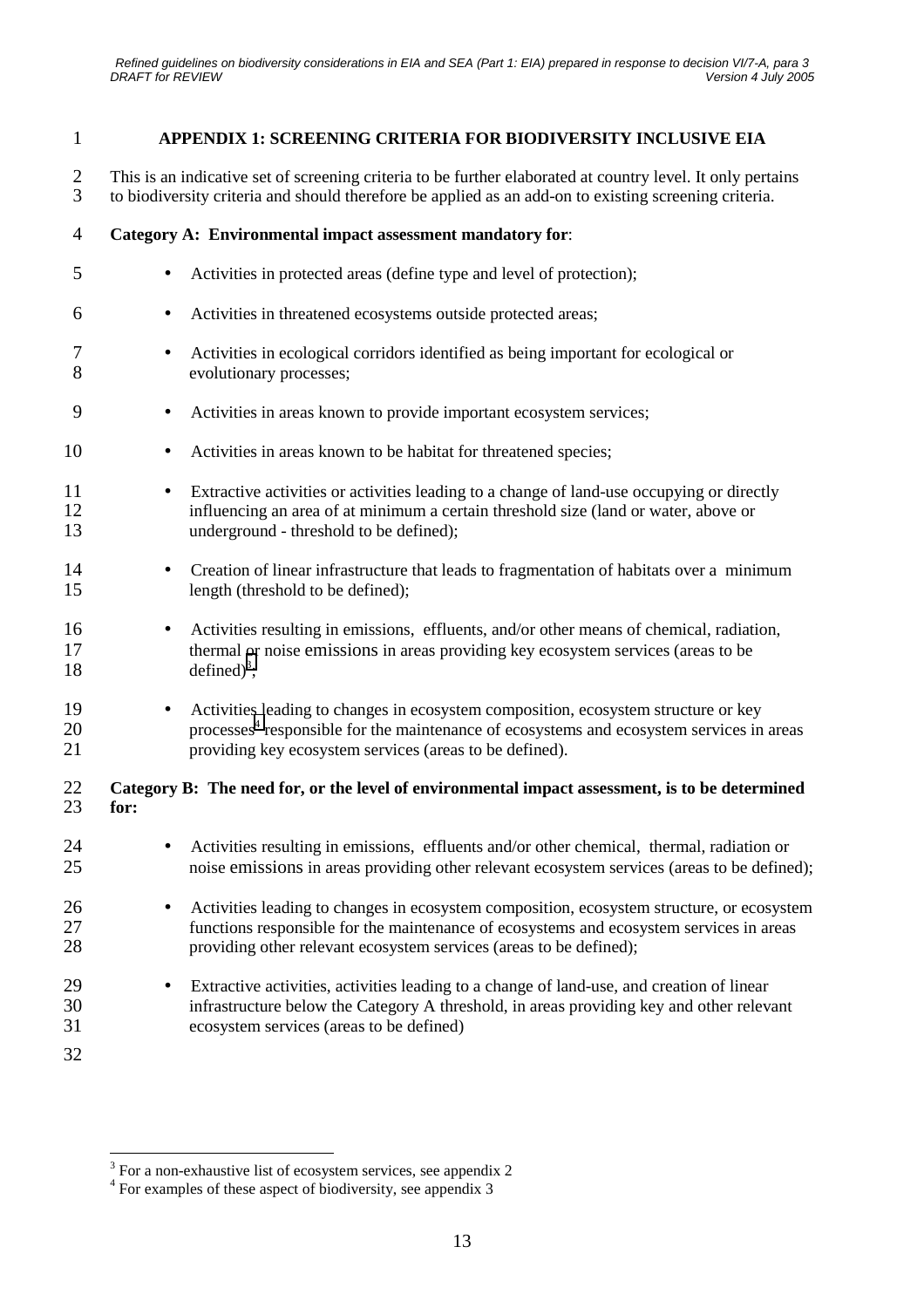#### 1 **APPENDIX 2: INDICATIVE LIST OF ECOSYSTEM SERVICES**

| $\overline{\mathbf{c}}$ |                             |                                                |      |                             |                                                 |
|-------------------------|-----------------------------|------------------------------------------------|------|-----------------------------|-------------------------------------------------|
| 3                       |                             | <b>Regulating services</b> responsible for     | 53   |                             | Air-related regulating services                 |
| 4                       |                             | maintaining natural processes and dynamics     | 54   | $\mathbb{Z}^2$              | filtering of air                                |
| 5                       |                             |                                                | 55   | $\sim$                      | carry off by air to other areas                 |
| 6                       |                             | Biodiversity-related regulating services       | 56   | $\sim$                      | photo-chemical air processing (smog)            |
| 7                       | $\qquad \qquad -$           | maintenance of genetic, species and            | 57   | $\sim$                      | wind breaks                                     |
| 8                       |                             | ecosystem composition                          | 58   | $\sim$                      | transmission of diseases                        |
| 9                       | $\blacksquare$              | maintenance of ecosystem structure             | 59   | $\blacksquare$              | carbon sequestration                            |
| 10                      | $\blacksquare$              | maintenance of key ecosystem processes         | 60   |                             |                                                 |
| 11                      |                             | for creating or maintaining biodiversity       | 61   |                             | <b>Provisioning services:</b> harvestable goods |
| 12                      |                             |                                                | 62   |                             | Natural production:                             |
| 13                      |                             | Land-based regulating services                 | 63   | $\mathbb{Z}^2$              | timber                                          |
| 14                      | $\overline{\phantom{a}}$    | decomposition of organic material              | 64   | $\overline{\phantom{a}}$    | firewood                                        |
| 15                      | $\mathcal{L}_{\mathcal{A}}$ | natural desalinization of soils                | 65   | $\overline{\phantom{a}}$    | grasses (construction and artisanal use         |
| 16                      | $\overline{\phantom{a}}$    | development / prevention of acid sulphate      | 66   | $\blacksquare$              | fodder & manure                                 |
| 17                      |                             | soils                                          | 67   | $\blacksquare$              | harvestable peat                                |
| 18                      | $\sim$ $-$                  | biological control mechanisms                  | 68   | $\mathbb{Z}^2$              | secondary (minor) products                      |
| 19                      | $\overline{\phantom{a}}$    | pollination of crops                           | 69   | $\sim$                      | harvestable bush meat                           |
| 20                      | $\overline{\phantom{a}}$    | seasonal cleansing of soils                    | 70   | $\sim$                      | fish and shellfish                              |
| 21                      | $\overline{\phantom{a}}$    | soil water storage capacity                    | 71   | $\mathbb{Z}^2$              | drinking water supply                           |
| 22                      | $\overline{\phantom{a}}$    | coastal protection against floods              | 72   | $\sim$                      | supply of water for irrigation and indu         |
| 23                      | $\mathcal{L}_{\mathcal{A}}$ | coastal stabilization (against accretion /     | 73 - |                             | water supply for hydroelectricity               |
| 24                      |                             | erosion)                                       | 74 - |                             | supply of surface water for other               |
| 25                      | $\sim$                      | soil protection                                | 75   |                             | landscapes                                      |
| 26                      | $\sim$                      | suitability for human settlement               | 76   | $\sim$                      | supply of groundwater for other lands           |
| 27                      | $\Box$                      | suitability for leisure and tourism activities | 77   | $\overline{\phantom{a}}$    | genetic material                                |
| 28 -                    |                             | suitability for nature conservation            | 78   |                             | Nature-based human production                   |
| 29                      | $\overline{\phantom{a}}$    | suitability for infrastructure                 | 79   | $\Box$                      | crop productivity                               |
| 30                      |                             |                                                | 80   | $\blacksquare$              | tree plantations productivity                   |
| 31                      |                             | Water related regulating services              | 81   | $\blacksquare$              | managed forest productivity                     |
| 32                      | $\omega$                    | water filtering                                | 82   | $\sim$                      | rangeland/livestock productivity                |
| 33                      | $\sim$                      | dilution of pollutants                         | 83   | $\mathcal{L}_{\mathcal{A}}$ | aquaculture productivity (freshwater)           |
| 34                      | $\pm$                       | discharge of pollutants                        | 84   | $\bar{\mathbb{Z}}$          | mariculture productivity                        |
| 35                      | $\mathcal{L}_{\mathcal{A}}$ | flushing / cleansing                           | 85   |                             | (brackish/saltwater)                            |
| 36                      | $\overline{a}$              | bio-chemical/physical purification of water    | 86   |                             |                                                 |
| $37 -$                  |                             | storage of pollutants                          | 87   |                             | <b>Cultural services</b> providing a source of  |
| $38 -$                  |                             | flow regulation for flood control              | 88   |                             | artistic, aesthetic, spiritual, religious,      |
| 39 -                    |                             | river base flow regulation                     | 89   |                             | recreational or scientific enrichment, or       |
| 40                      | $\sim$ $-$                  | water storage capacity                         | 90   |                             | nonmaterial benefits.                           |
| 41                      | $\overline{\phantom{a}}$    | ground water recharge capacity                 | 91   |                             |                                                 |
| 42                      | $\sim$                      | regulation of water balance                    | 92   |                             | <b>Supporting services</b> necessary for the    |
| 43 -                    |                             | sedimentation / retention capacity             | 93   |                             | production of all other ecosystem services      |
| 44                      | $\overline{\phantom{a}}$    | protection against water erosion               | 94   | $\equiv$                    | soil formation,                                 |
| 45                      | $\overline{\phantom{a}}$    | protection against wave action                 | 95   | $\sim$                      | nutrients cycling                               |
| 46 -                    |                             | prevention of saline groundwater intrusion     | 96   | $\mathcal{L}_{\mathcal{A}}$ | primary production.                             |
| 47                      | $\overline{\phantom{a}}$    | prevention of saline surface-water             | 97   | $\sim$                      | evolutionary processes                          |
| 48                      |                             | intrusion                                      |      |                             |                                                 |
| 49 -                    |                             | transmission of diseases                       |      |                             |                                                 |
| 50                      | $\sim$                      | suitability for navigation                     |      |                             |                                                 |
| 51                      | $\blacksquare$              | suitability for leisure and tourism activities |      |                             |                                                 |
| $52 -$                  |                             | suitability for nature conservation            |      |                             |                                                 |

eaks ssion of diseases sequestration 61 **Provisioning services**: harvestable goods 62 *Natural production*: 64 - firewood (construction and artisanal use) k manure able peat ry (minor) products able bush meat shellfish water supply of water for irrigation and industry pply for hydroelectricity of surface water for other nes of groundwater for other landscapes material 78 *Nature-based human production*  ductivity ntations productivity d forest productivity ad/livestock productivity ture productivity (freshwater) ture productivity h/saltwater) **rvices** providing a source of hetic, spiritual, religious, or scientific enrichment, or benefits. services necessary for the of all other ecosystem services nation, s cycling production. nary processes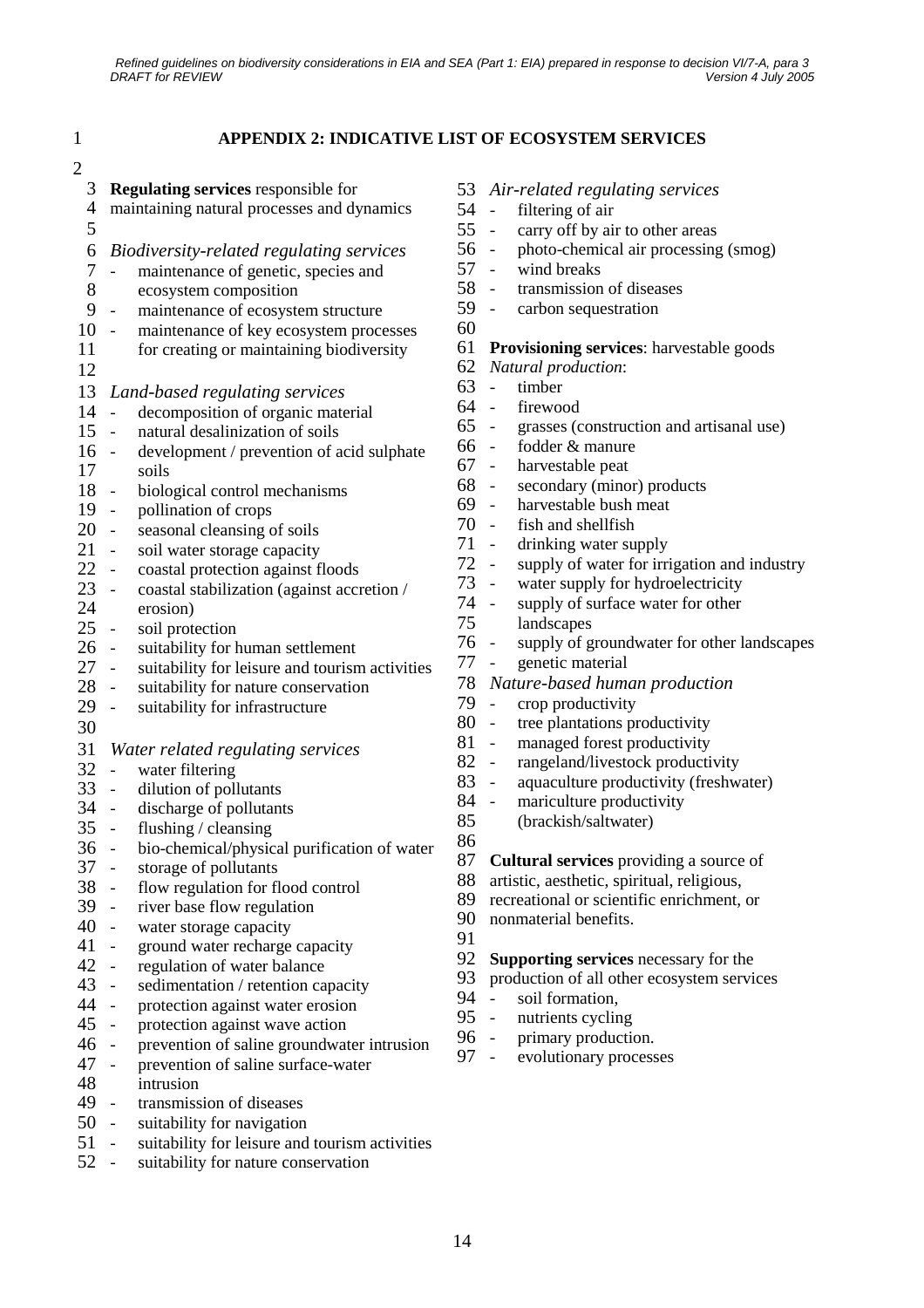# 3

# 1 **APPENDIX 3: ASPECT OF BIODIVERSITY: COMPOSITION, STRUCTURE AND KEY PROCESSES** 2 **PROCESSES**

| Composition                                                                                                                                                                                                                                                                                                                                                                                                                                                                                                 | <b>Influenced by:</b>                                                                                                                                                                                                                                                                                                                                                                                                                                                                                                                                                         |
|-------------------------------------------------------------------------------------------------------------------------------------------------------------------------------------------------------------------------------------------------------------------------------------------------------------------------------------------------------------------------------------------------------------------------------------------------------------------------------------------------------------|-------------------------------------------------------------------------------------------------------------------------------------------------------------------------------------------------------------------------------------------------------------------------------------------------------------------------------------------------------------------------------------------------------------------------------------------------------------------------------------------------------------------------------------------------------------------------------|
| Minimal viable population of:<br>(a) legally protected<br>varieties/cultivars/breeds of<br>cultivated plants and/or domesticated<br>animals and their relatives, genes or<br>genomes of social, scientific and<br>economic importance;<br>(b) legally protected species;<br>(c) migratory birds, migratory fish,<br>species protected by CITES;<br>(d) non-legally protected, but threatened                                                                                                                | selective removal of one or a few species by fisheries,<br>-<br>forestry, hunting, collecting of plants (including living<br>botanical and zoological resources);<br>fragmentation of their habitats leading to reproductive<br>$\blacksquare$<br>isolation;<br>introducing living modified organisms that may<br>$\overline{a}$<br>transfer transgenes to varieties / cultivars / breeds of<br>cultivated plants and/or domesticated animals and their<br>relatives;<br>disturbance or pollution;<br>$\qquad \qquad -$<br>habitat alteration or reduction;<br>$\blacksquare$ |
| species; species which are important<br>in local livelihoods and cultures.                                                                                                                                                                                                                                                                                                                                                                                                                                  | introduction of (non-endemic) predators, competitors<br>$\overline{a}$<br>or parasites of protected species.                                                                                                                                                                                                                                                                                                                                                                                                                                                                  |
| <b>Structure</b>                                                                                                                                                                                                                                                                                                                                                                                                                                                                                            | <b>Influenced by:</b>                                                                                                                                                                                                                                                                                                                                                                                                                                                                                                                                                         |
| Changes in spatial or temporal structure,<br>at the scale of relevant areas, such as:<br>(a) legally protected areas;<br>(b) areas providing important ecosystem<br>services, such as (i) maintaining high<br>diversity (hot spots), large numbers<br>of endemic or threatened species,<br>required by migratory species; (ii)<br>services of social, economic, cultural<br>or scientific importance; (iii) or<br>supporting services associated with<br>key evolutionary or other biological<br>processes. | Effects of human activities that work on a similar (or<br>larger) scale as the area under consideration. For example,<br>by emissions into the area, diversion of surface water that<br>flows through the area, extraction of groundwater in a<br>shared aquifer, disturbance by noise or lights, pollution<br>through air, etc.                                                                                                                                                                                                                                              |
| Foodweb structure and interactions.<br>Species or groups of species perform<br>certain roles in the foodweb (functional<br>groups); changes in species composition<br>may not necessarily lead to changes in the<br>foodweb as long as roles are taken over<br>by other species.                                                                                                                                                                                                                            | All influences mentioned with <i>composition</i> may lead to<br>changes in the foodweb, but only when an entire role (or<br>functional group) is affected. Specialised ecological<br>knowledge is required.                                                                                                                                                                                                                                                                                                                                                                   |
| Presence of keystone species:<br>these are often species that singularly<br>represent a given functional type (or role)<br>in the foodweb.                                                                                                                                                                                                                                                                                                                                                                  | All influences mentioned with composition that work<br>directly on keystone species. This is a relatively new, but<br>rapidly developing field of ecological knowledge.<br>Examples are:<br>sea otters and kelp forest<br>$\overline{\phantom{0}}$<br>elephants and African savannah<br>$\qquad \qquad -$<br>starfish in intertidal zones<br>salmon in temperate rainforest<br>tiger shark in some marine ecosystems<br>beaver in some freshwater habitats<br>black-tailed prairie dogs and prairie                                                                           |